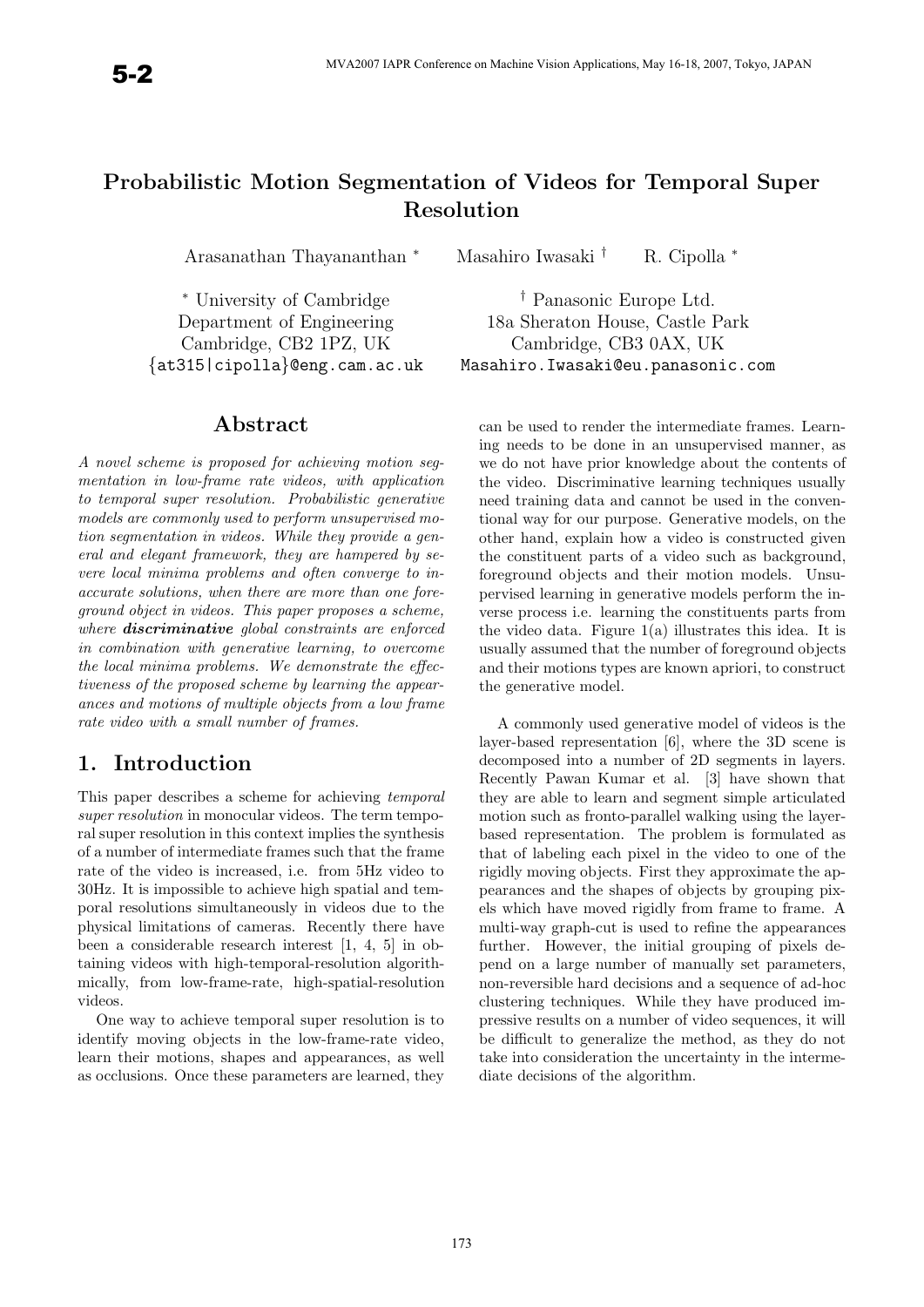Jojic and Frey [2] introduced Bayesian probabilistic framework for the layer-based generative model. In this setup both hidden variables and model parameters are assigned probability distributions to capture the uncertainty in a principled manner. They used this framework to segment fronto-parallel translation in videos. Winn and Blake [7] extended this framework to segment a single affine motion in front of a static background in video sequences. Both methods formulate the problem as that of learning an approximate posterior distribution of the unknown variables and use variational Bayes [8] to learn it.

Probabilistic methods are attractive in an unsupervised learning scenario, since they estimate all model parameters from the data, taking into consideration the uncertainty associated with the model. However, they often assume simple likelihood models to maintain the computational tractability of the problem. These simple likelihoods models may not be enough to capture the complexity of the video data in some problems and leads to local minima solutions. Our implementations of Winn and Blake's method[7] often failed to converge, when there are more than one foreground object in the video. In this paper, we propose a scheme where additional image constraints are introduced within the generative model to reduce the chance of the solution falling into a local minima. The parameters of this additional constraints are learned discriminatively in contrast to the learning of the other variables in the model.

## 2 Proposed Framework

This section details the existing [6, 2, 7]layered generative model of the videos and our proposed extension. The method is motivated using a video example from [2] where two foreground objects are undergoing image plane translation in front of a stationary background. However, the framework is general and can be extended to handle videos with any number of foreground objects undergoing more complex motions.

#### 2.1 Generative model of the video

The figure 1(a) illustrates the generative model for a video with two foreground objects. The variables inside the rectangle are repeated for each of the N frames in the video. The canonical foreground appearances  $f_1$ ,  $f_2$ , background appearance **b**, the mask priors  $\pi_1$  and  $\pi_2$  are common to all the frames. Translations  $T_1$  and T<sup>2</sup> moves the canonical appearances of the foreground

objects and the mask priors to the correct locations in the frame. Mask m indicates the object the pixel belongs to, and has a prior given by transformed  $\pi_1$  and  $\pi_2$ . The difference between the generated image and the observed image x is modeled by the noise variable β. Let  $\phi = {\mathbf{f}_1, \mathbf{f}_2, \pi_1, \pi_2, \mathbf{b}, \mathbf{T}_1, \mathbf{T}_2, \beta}$ . Posterior distribution is formulated as

$$
p(\mathbf{m}, \phi | \mathbf{x}) \propto p(\mathbf{x} | \mathbf{m}, \phi) p(\mathbf{m} | \phi) p(\phi),
$$
 (1)

where the likelihood is modeled as

$$
p(x|m,\phi) = \begin{cases} \mathcal{N}(\mathbf{x}|\mathbf{b},\beta) & \text{if } m = 0\\ \mathcal{N}(\mathbf{x}|\mathbf{T}_1\mathbf{f}_1,\beta) & \text{if } m = 1\\ \mathcal{N}(\mathbf{x}|\mathbf{T}_2\mathbf{f}_2,\beta) & \text{if } m = 2 \end{cases}
$$
 (2)

Here  $m = 0, 1, 2$  indicates the pixel belonging to the background, foreground object 1 and foreground object 2, respectively. Occlusion of the pixels is modeled as

$$
p(m|\phi) = \begin{cases} (1 - \mathbf{T}_1 \pi_1)(1 - \mathbf{T}_2 \pi_2) & \text{if } m = 0\\ (1 - \mathbf{T}_2 \pi_2)(\mathbf{T}_1 \pi_1) & \text{if } m = 1\\ (\mathbf{T}_2 \pi_2) & \text{if } m = 2 \end{cases}
$$
 (3)

which simply describes the fact that the object 2( the foremost layer to the camera) is always visible and the object 1 can be occluded by object 2 and the background can be occluded by both object 1 and object 2. The non-informative prior distribution over the unknown variables is given by  $p(\phi)$ . Exact inference of  $p(\mathbf{m}, \phi | \mathbf{x})$  is intractable and it needs to be learned using approximate methods. Stochastic techniques such as MCMC methods are commonly used to find an nonparametric approximation of the posterior distribution (e.g. particle filters). These methods rely on various sampling techniques and have slow convergence rates in high-dimensional search spaces. In this paper we use variational methods [8], which approximate  $p(\mathbf{m}, \phi | \mathbf{x})$ by a tractable parametric distribution  $Q(\mathbf{m}, \phi)$  and is deterministic in nature. We use the following factorized distribution as the approximation for  $p(\mathbf{m}, \phi|\mathbf{x})$ .

$$
Q(\mathbf{m}, \phi) = Q(\mathbf{m})Q(\phi)
$$
  
=  $Q(\mathbf{m})Q(\mathbf{f}_1)Q(\mathbf{f}_2)Q(\mathbf{b})Q(\mathbf{T}_1)Q(\mathbf{T}_2)$  (4)  
 $Q(\pi_1)Q(\pi_2)Q(\beta)$ 

Here  $Q(\mathbf{f}_1), Q(\mathbf{f}_2), Q(\mathbf{b})$  are gaussian,  $Q(\mathbf{m}), Q(\mathbf{T}_1), Q(\mathbf{T}_2)$  are discrete,  $Q(\pi_1), Q(\pi_2)$  are beta distributions and  $Q(\beta)$  is a gamma distribution. A optimal set of parameters of  $Q(\mathbf{m}, \phi)$  is obtained by minimizing the Kullback-Leibler (KL) divergence between  $Q(\mathbf{m}, \phi)$  and  $p(\mathbf{m}, \phi | \mathbf{x})$ . The KL-Divergence between these two distributions is defined as,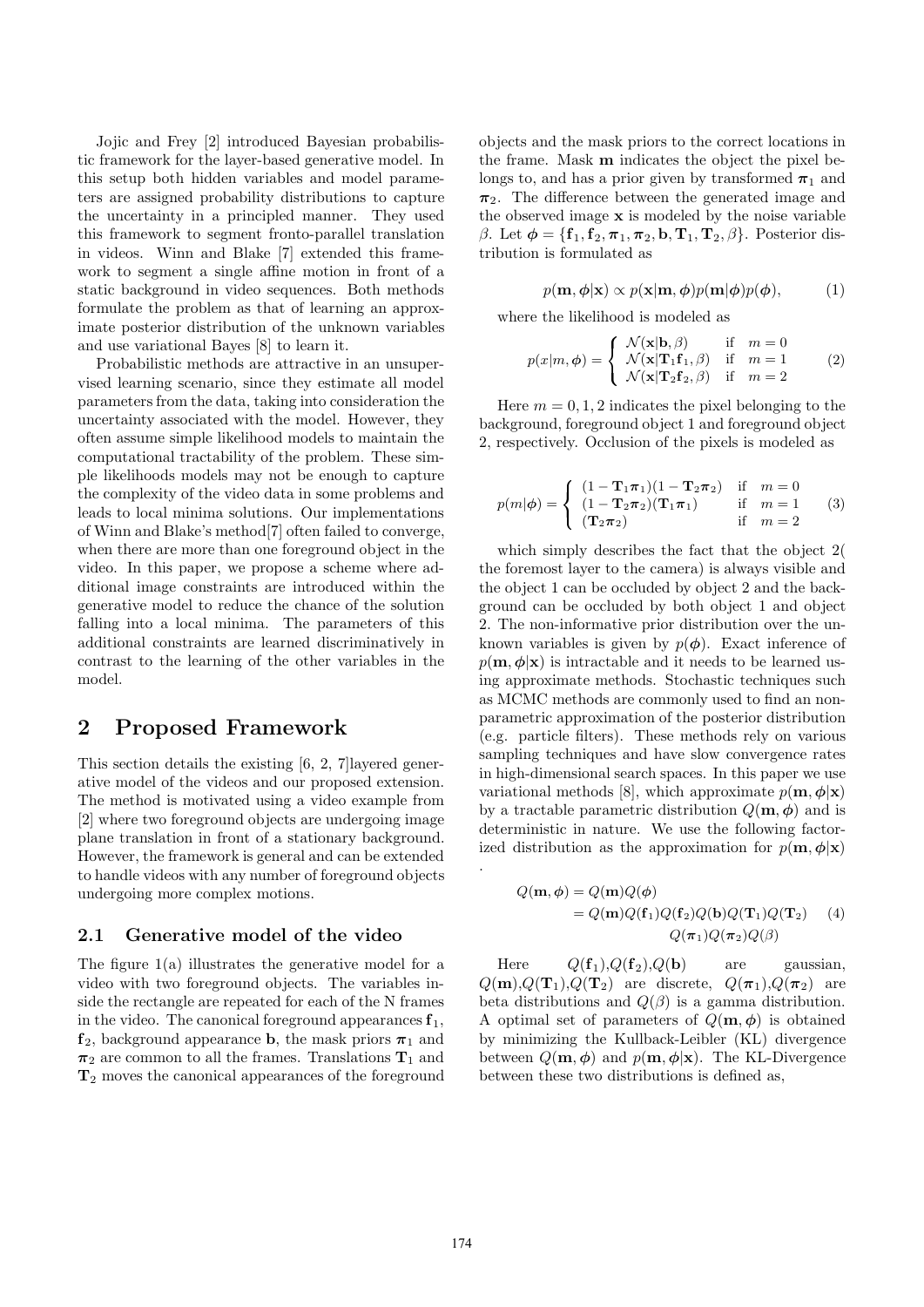

Figure 1: (a) Generative model and Discriminative constraints. The figure illustrates the generative model for a video with two foreground objects. The variables inside the rectangle are repeated for each of the N frames in the video. The canonical foreground appearances  $f_1, f_2$ , background appearance **b**, and the mask priors  $\pi_1$  and  $\pi_2$  are common to all the frames. Translations  $T_1$  and  $T_2$  moves the canonical appearances of the foreground objects to the correct locations in the frame. Mask m indicates the object the pixel belongs to, and has a prior given by transformed  $\pi_1$  and  $\pi_2$ . The difference between the generated image and the observed image x is modeled by the noise variable β. The proposed new nodes and edges are shown in red. The feature vector  $\Psi(\mathbf{x})$  provides a representation of color at every image pixel. The weights  $w_1$  and  $w_2$  model the global color constraints of object 1 and object 2. (b) Learning results: with and without global color constraints The first row shows three frames from the video. Corresponding masks in the second row are learned using only the generative model without the proposed global color constraints. The third row shows the mask variables learned with both the generative model and the global color constraints.

$$
\sum_{\mathbf{m}} \int_{\phi} Q(m)Q(\phi) \log(p(\mathbf{m}, \phi|\mathbf{x})) d\phi
$$
  
-
$$
\sum_{\mathbf{m}} Q(\mathbf{m}) \log(Q(\mathbf{m})) - \int_{\phi} Q(\phi) \log(Q(\phi)) d\phi
$$
 (5)

The above expression is minimized sequentially with respect to each of the parameters of  $Q(\mathbf{m}, \phi)$  and the procedure is iterated until convergence. Further details of variational approximation scheme are omitted due to lack of space. Interested readers are referred to [8].

#### 2.2 Discriminative Global Constraints

Our experiments showed that the variational approximation, as described in the previous section, did not converge to the correct solution due to local minima problems (figure 1(b),row 2). The simple likelihood model (equation 2) is not sufficient to capture the complex appearances of multiple objects in the video. We introduced additional constraints to the above model by setting up a discriminative prior on the mask variable m based on the RGB color variation of pixels, in the following form.

$$
p(\mathbf{m}|\mathbf{\Psi}(\mathbf{x}), \mathbf{w}_1, \mathbf{w}_2) = \begin{cases} \frac{1}{Z_c} & \text{if } m = 0\\ \frac{1}{Z_c} \exp(-\mathbf{w}_1 \mathbf{\Psi}(\mathbf{x})) & \text{if } m = 1\\ \frac{1}{Z_c} \exp(-\mathbf{w}_2 \mathbf{\Psi}(\mathbf{x})) & \text{if } m = 2\\ (6) \end{cases}
$$

where,

$$
Z_c = 1 + \exp(-\mathbf{w}_1 \Psi(\mathbf{x})) + \exp(-\mathbf{w}_2 \Psi(\mathbf{x})).
$$
 (7)

The feature vector  $\Psi(\mathbf{x})$  is obtained at every pixel and consists of kernelized distances from the pixel's RGB value to a number of centers in the RGB color space. The centers are obtained by clustering RGB values of a number of sample pixels from the input frames. For the video example in this paper, we used 50 such centers to represent the color variation. The weights  $w_1$  and  $w_2$  model the distribution of the color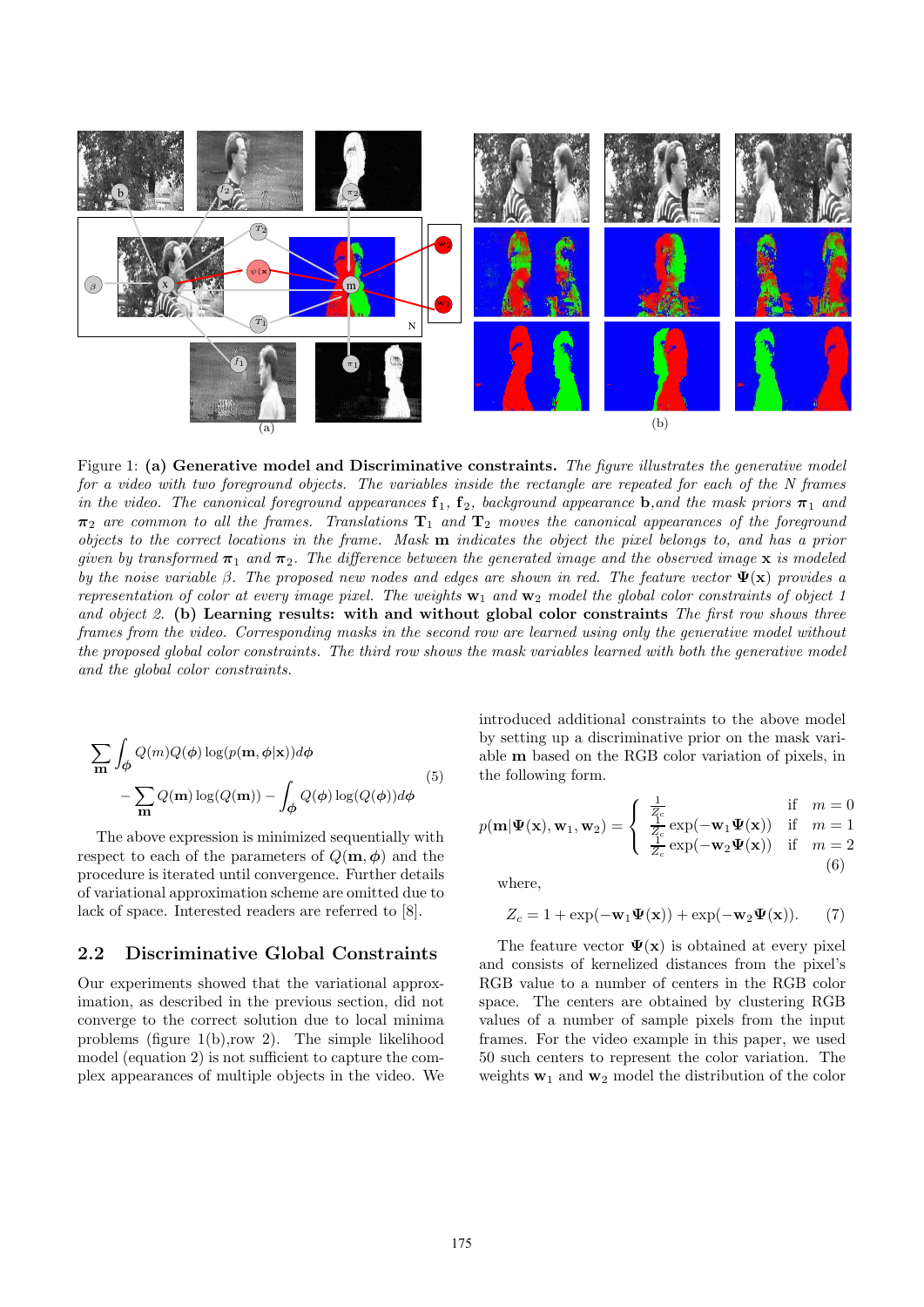in the first and second objects in the video. These news constraints are shown in red color in the graphical model in figure  $1(a)$ . The modified overall posterior distribution is now given by

$$
p(\mathbf{m}, \phi, \mathbf{w}_1, \mathbf{w}_2 | \mathbf{x}, \Psi(\mathbf{x})) \propto p(\mathbf{x} | \mathbf{m}, \phi) p(\mathbf{m} | \phi) p(\phi)
$$
  
 
$$
p(\mathbf{m} | \Psi(\mathbf{x}), \mathbf{w}_1, \mathbf{w}_2) p(\mathbf{w}_1) p(\mathbf{w}_2)
$$
 (8)

where, the prior distributions  $p(\mathbf{w}_1)$  and  $p(\mathbf{w}_2)$  can be either uniform or broad gaussian distributions. Using the KL divergence minimization outlined above it can be shown that at each variational iteration, optimum values of  $w_1$  and  $w_2$  can be obtained by

$$
\frac{\partial}{\partial \mathbf{w}_1} \Upsilon(\mathbf{w}_1, \mathbf{w}_2) = 0 \qquad \frac{\partial}{\partial \mathbf{w}_2} \Upsilon(\mathbf{w}_1, \mathbf{w}_2) = 0 \qquad (9)
$$

where

$$
\Upsilon(\mathbf{w}_1, \mathbf{w}_2) = \sum_{\mathbf{m}} Q(\mathbf{m}) log \left\{ p(\mathbf{m}|\Psi(\mathbf{x}), \mathbf{w}_1, \mathbf{w}_2) p(\mathbf{w}_1) p(\mathbf{w}_2) \right\}
$$
\n(10)

Equations(9,10) and the form of  $p(\mathbf{m}|\Psi(\mathbf{x}), \mathbf{w}_1, \mathbf{w}_2)$ , as described in equation (6), leads to logistic regression learning of  $\mathbf{w}_1$  and  $\mathbf{w}_2$ , with the probabilities  $Q(\mathbf{m})$ acting as a training signal. The weights parameters are learned using information from all the frames and can prevent the mask variable falling into local minima in individual frames as shown in figure 1. Note that the learning and enforcement of the discriminative constraints are done in a completely unsupervised manner and fits well within the variational framework as shown by the above derivation. The method is not sensitive to the feature vector  $\Psi(\mathbf{x})$ . Different feature vectors that can capture color variability can be also used with equal success. Figure 1(b) and figure 2 illustrates the advantages of introducing the discriminative global color constraints to the standard generative model.

### 2.3 Frame Synthesis and Temporal Super resolution

Once the canonical appearances, shapes and motions for each frame are learned, intermediate frames are synthesized by first interpolating the motion between frames using a motion model. Let  $T_1^*$  and  $T_2^*$  be the interpolated motions for an intermediate frame, whose pixels values  $\mathbf{x}^*$  are then obtained by

$$
\mathbf{x}^* = (1 - \mathbf{T}_1^* < \pi_1 >)(\mathbf{T}_2^* < \pi_2 >)(< \mathbf{b} >)+ (1 - \mathbf{T}_2^* < \pi_2 >)(\mathbf{T}_1^* < \pi_1 >)(\mathbf{T}_1^* < \mathbf{f}_1 >)+ (\mathbf{T}_2^* < \pi_2 >)(\mathbf{T}_2^* < \mathbf{f}_2 >)
$$
\n
$$
(11)
$$

Here operator  $\langle . \rangle$  is the expected value of the variable. For example, the expected value of the first object's appearance is given by  $\langle f_1 \rangle = \int_{\mathbf{f}_1} \mathbf{f}_1 Q(\mathbf{f}_1) d\mathbf{f}_1$ .

### 3 Experiments

The method was tested on 40 frames of a real 15 Hz video (resolution 160x120), where two people cross in front of a stationary background. Variational optimization using the generative model alone is not sufficient to learn the appearances and motions of the objects in the video as shown in figure 2(b) second row, even when all 40 frames were used. Including the discriminative global color constraints on the mask variable improves the quality of the learning, figure 2(b) third row. The learned canonical appearances shown in figure 1(a) are obtained with global color constraints. We also subsampled the original video and created lower frame rate videos (3.75 Hz, 11 frames). We then learned the model parameters (with global color constrains) and used them to synthesize intermediate frames in order to achieve temporal super resolution. It can be seen from figure  $2(c)$  that introducing the color constraints allows us to avoid the local minima even with a small number of input frames.

# 4 Conclusion

This paper introduced a scheme where discriminative global constraints were used to avoid local minima solutions during unsupervised learning of generative models of videos. The scheme was demonstrated by performing four times higher temporal super resolution from a low-frame-rate video with a small number of frames. It should be noted that the scheme is not limited to color constraints only. We can also easily introduce other types of constraints (such as smoothness, object locality and edges) within this framework. In future we intend to demonstrate the system in video with more complex transformation such as affine using additional discriminative constraints.

Acknowledgments This work was supported by Panasonic Europe Ltd.